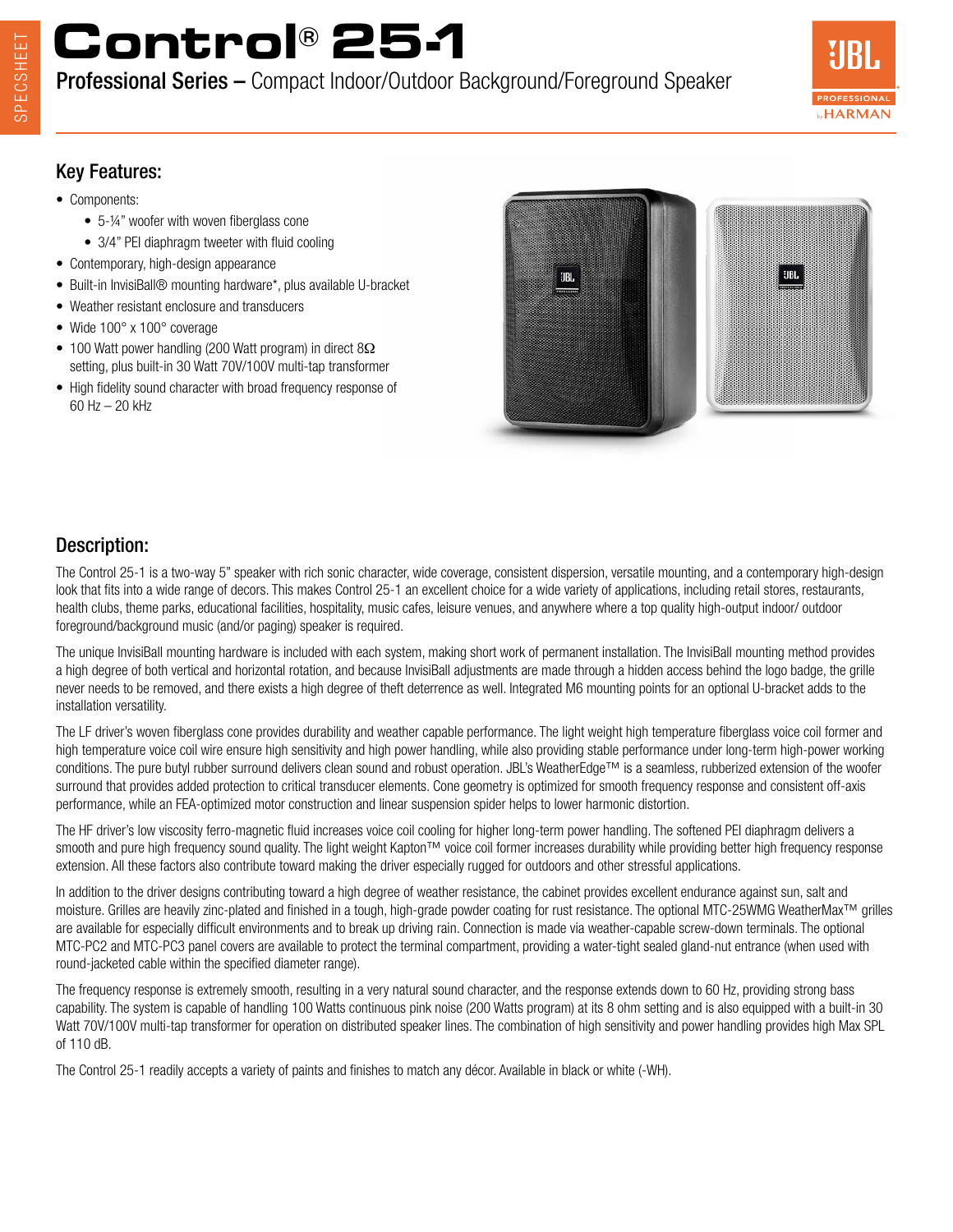# **Control® 25-1**

Professional Series – Compact Indoor/Outdoor Background/Foreground Speaker



#### Specifications:

| System                                           |                                                                                                                                                                                                                                                                                   |
|--------------------------------------------------|-----------------------------------------------------------------------------------------------------------------------------------------------------------------------------------------------------------------------------------------------------------------------------------|
| Frequency Range<br>$(-10 dB)^1$                  | $60$ Hz $-$ 20 kHz                                                                                                                                                                                                                                                                |
| Frequency Response<br>$(+/-3 dB)$                | 85 Hz - 17 kHz                                                                                                                                                                                                                                                                    |
| Power Rating <sup>2</sup>                        | 200 W Continuous Program (2 hrs)<br>100 W (400W peak) Continuous Pink Noise (2 hrs)<br>75 W (300W peak) Continuous Pink Noise (100 hrs)                                                                                                                                           |
| Maximum Input Voltage                            | 25.3 V RMS (2 hrs), 50.6 V peak                                                                                                                                                                                                                                                   |
| Maximum SPL <sup>3</sup>                         | 110 dB average Continuous Pink Noise (116 dB peak)                                                                                                                                                                                                                                |
| Sensitivity <sup>4</sup>                         | 90 dB, 1W/1m (averaged 100 Hz - 10 kHz)                                                                                                                                                                                                                                           |
| Coverage Angle <sup>5</sup>                      | 100° x 100°                                                                                                                                                                                                                                                                       |
| Directivity Factor (Q)                           | 6.04 (averaged 1 kHz $-$ 16 kHz)                                                                                                                                                                                                                                                  |
| Directivity Index (DI)                           | 7.6 dB (averaged 1 kHz $-$ 16 kHz)                                                                                                                                                                                                                                                |
| Nominal Impedance                                | 8 ohms (THRU setting)                                                                                                                                                                                                                                                             |
| Crossover Type                                   | 2nd order low-pass, 3rd order high-pass                                                                                                                                                                                                                                           |
| Circuitry                                        |                                                                                                                                                                                                                                                                                   |
| <b>Transformer Taps</b>                          | 70V: 30W, 15W, 7.5W, 3.7W<br>100V: 30W, 15W, 7.5W<br>Insertion Loss < 0.94 dB at any tap setting<br>Thru Setting: $8\Omega$ nominal                                                                                                                                               |
| Recommended Protective<br>High-Pass <sup>6</sup> | 60 Hz high-pass (24 dB/oct) (for $8\Omega$ operation and for<br>all 70V/100V tap settings)                                                                                                                                                                                        |
| <b>Transducers</b>                               |                                                                                                                                                                                                                                                                                   |
| Low Frequency                                    | 135 mm (5.25 in), woven-fiberglass cone with pure<br>butyl rubber surround with Weather-Edge frame<br>protection, high-temp fiberglass voice coil former, high-<br>temp voice coil wire, optimized cone geometry, linear<br>suspension spider, and FEA optimized motor structure. |
| <b>High Frequency</b>                            | 19 mm (0.75 in) PEI diaphragm, low-viscosity ferro-<br>magnetic fluid, and lightweight Kapton™ voice coil<br>former.                                                                                                                                                              |
| <b>Physical</b>                                  |                                                                                                                                                                                                                                                                                   |
| <b>Enclosure Material</b>                        | High Impact Polystyrene (HIPS), painted with highly-UV<br>resistant paint on white (-WH) version for maximum UV<br>fade resistance.                                                                                                                                               |
| Grille                                           | Highly zinc-plated, finished in durable TGIC polyester<br>powder coating. MTC-25WMG-1 (&-WH) available<br>with Weather-Max <sup>™</sup> multi-layer foam and tight-weave<br>mesh vapor barrier backing.                                                                           |
| Installation                                     | InvisiBall wall-mounting system included. Two 6 mm<br>attachment points (on top and bottom) for optional<br>MTC-25UB-1 (&-WH) U-bracket. Secondary safety<br>attachment loop point on back panel.                                                                                 |

| Environmental                       | IP-44 per IEC529 (IP-55 when installed with the<br>optional MTC-25WMG-1 WeatherMax™ grille and<br>either MTC-PC2 or MTC-PC3 panel cover.) Exceeds<br>MilSpec 810 for humidity, salt-spray, temperature &<br>UV. Passes MilStd-202F for salt spray and ASTM G85<br>for acid-air plus salt spray. Optional MTC-25WMG-1<br>WeatherMax™ grille for breaking up driving rain and<br>for especially difficult environments. |
|-------------------------------------|-----------------------------------------------------------------------------------------------------------------------------------------------------------------------------------------------------------------------------------------------------------------------------------------------------------------------------------------------------------------------------------------------------------------------|
| Termination                         | Screw-down terminal strip, zinc-plated copper based,<br>nickel-plated metal screws and washers. Accepts up to<br>9 mm outside 4 mm inside open lugs (#6, #8, or #10<br>lug), plus bare wire (up to 12 AWG / 2.5 mm2). Optional<br>MTC-PC2 and MTC-PC3 protective panel covers<br>available to provide sealed entrance for additional<br>weather protection.                                                           |
| <b>Agency Rating</b>                | ROHS-compliant; Transformer UL Recognized per<br>UL1876                                                                                                                                                                                                                                                                                                                                                               |
| Colors                              | Black (RAL9004) or white (-WH, RAL9016)                                                                                                                                                                                                                                                                                                                                                                               |
| Dimensions (H x W x D) <sup>7</sup> | 243 x 188 x 145 mm (9.6 x 7.4 x 5.7 in); 203 mm (8.0<br>in) deep total when mounted on InvisiBall wall-mount<br>bracket.                                                                                                                                                                                                                                                                                              |
| Net Weight (each)                   | 3.4 kg (7.5 lb)                                                                                                                                                                                                                                                                                                                                                                                                       |
| Shipping Weight (pair)              | 8.16 kg (18 lb)                                                                                                                                                                                                                                                                                                                                                                                                       |
| Included Accessories                | InvisiBall™ wall-mounting system), 6 mm x 100 mm<br>hex key                                                                                                                                                                                                                                                                                                                                                           |
| Optional Accessories                | » MTC-25UB-1 - Yolk-type U-bracket (&-WH)<br>» MTC-25WMG-1 - WeatherMax grille with backing<br>$(8 - WH)$<br>» MTC-28/25CM - Ceiling-Mount InvisiBall adapter<br>(&-WH)                                                                                                                                                                                                                                               |

<sup>1</sup> In half-space (on-wall, 2pi)

² At 8Ω setting. Continuous Pink Noise rating is IEC-shaped pink noise with a 6 dB crest factor. Continuous Program Power is defined as 3 dB above the Continuous Pink Noise Rating and is a conservative expression of the system's ability to handle normal speech and music program material.

<sup>3</sup> Calculated from sensitivity and power handling, exclusive of power compression, at THRU setting

4 Half-space (on-wall), averaged 100 Hz – 10 kHz, 2.83V

5 Coverage angle (-6 dB), average between 1 kHz and 12 kHz

<sup>6</sup> For protection against driving below resonant frequency and to keep transformer out of saturation

7 In vertical orientation